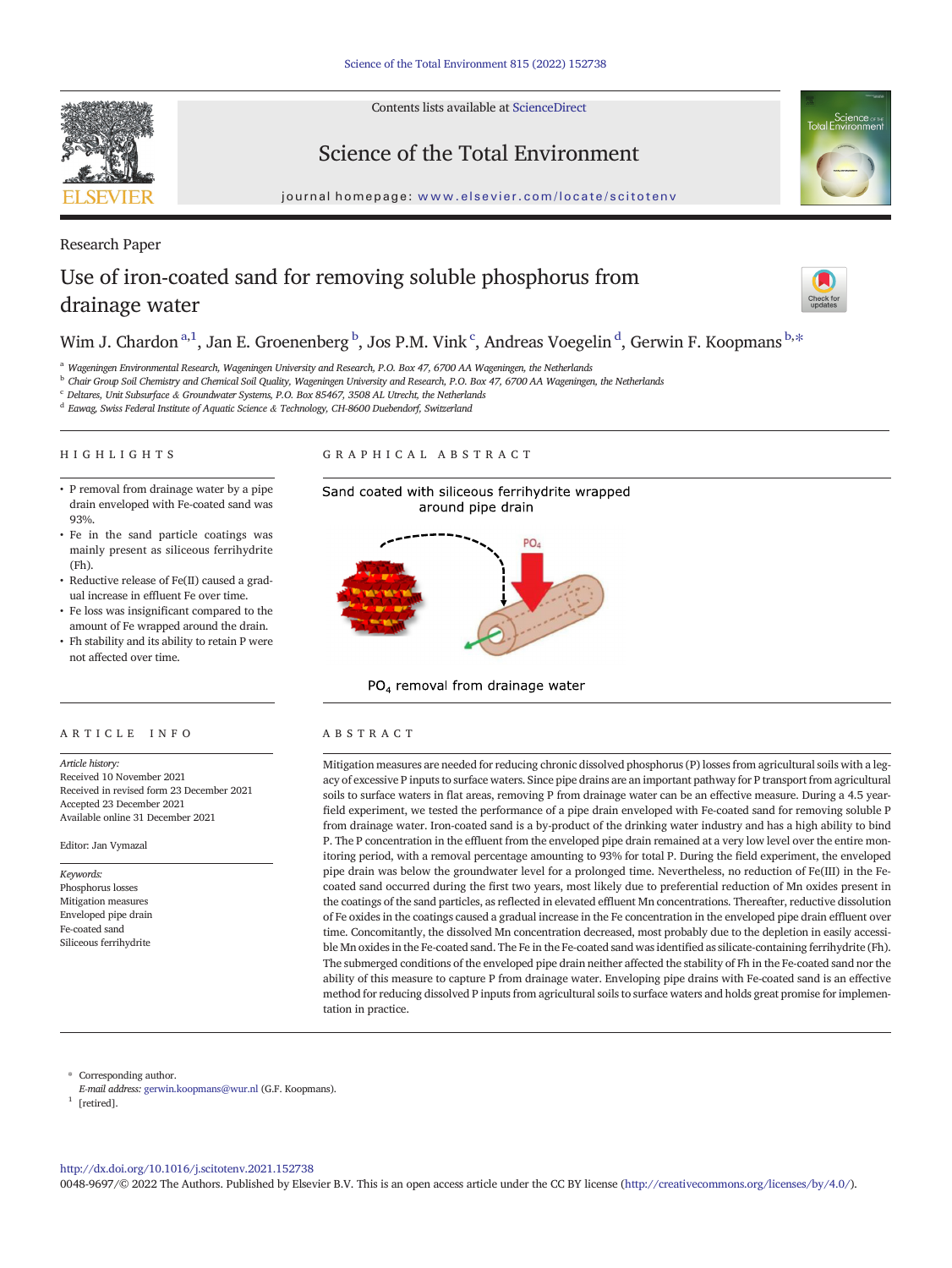### 1. Introduction

Surface water eutrophication, and dense blooms of cyanobacteria in surface waters as a possible consequence, are problems water managers are still facing worldwide [\(Stroom and Kardinaal, 2016\)](#page-9-0). While point sources of phosphorus (P) have often been reduced effectively, diffuse sources still remain [\(Macintosh et al., 2018\)](#page-8-0). Due to over-fertilization in the past, many soils became saturated with P and a large part of their adsorption capacity is now filled with P [\(Schoumans and Chardon, 2015](#page-9-0); [Kleinman, 2017\)](#page-8-0). Soil P reserves from historic P applications, also called legacy P ([Sharpley et al., 2013](#page-9-0)), may reduce the effectiveness of sourceoriented measures taken for preventing dissolved P losses from agricultural land to surface waters. For example, depleting a soil by crop removal without replacing P taken up by the crop (phytomining) can be an effective option for reducing the risk of P leaching [\(Koopmans et al., 2004](#page-8-0); [van der](#page-8-0) [Salm et al., 2009](#page-8-0); [Kleinman et al., 2011\)](#page-8-0). However, when the size of the soil legacy P pool is large, the short-term effect of phytomining on surface water quality can be small ([McCrackin et al., 2018](#page-8-0)). Therefore, other options are needed, since a fast improvement of water quality is often necessary. For example, the water quality standards of the European Water Framework Directive (EC 2000/60/EC) will have to be met ultimately in 2027. One option to realize this can be the use of reactive materials for binding P, either for immobilizing P in the topsoil [\(Koopmans et al.,](#page-8-0) [2020](#page-8-0)) or for retaining P in buffer strips, vertical barriers, and filter systems [\(Klimeski et al., 2012;](#page-8-0) [Groenenberg et al., 2013\)](#page-8-0). These reactive materials often contain Fe or Al oxides ([Cucarella and Renman, 2009\)](#page-8-0), which are characterized by a large specific surface area and a high P adsorption site density [\(Celi et al., 2003](#page-8-0); [Hiemstra, 2018](#page-8-0); [Hiemstra et al., 2019;](#page-8-0) [Hiemstra](#page-8-0) [and Zhao, 2016;](#page-8-0) [Koopmans et al., 2020;](#page-8-0) [Wang et al., 2013](#page-9-0)). In flat areas, drainage can be more important for discharging excess water from agricultural land than surface runoff-mediated transport [\(King et al., 2015\)](#page-8-0). In such areas, artificial pipe drainage is usually installed for maintaining a low groundwater level. In The Netherlands, 40% of the agricultural land is drained by pipe drains ([Groenenberg et al., 2013](#page-8-0)). Reactive materials can then be applied around the pipe drains [\(McDowell et al., 2008](#page-8-0); [Groenenberg et al., 2013\)](#page-8-0), or in filters at the end of the pipe drains ([Buda](#page-8-0) [et al., 2012](#page-8-0); [Canga et al., 2016a, 2016b;](#page-8-0) [Penn et al., 2014, 2017](#page-8-0); [Vandermoere et al., 2018\)](#page-9-0). [Groenenberg et al. \(2013\)](#page-8-0) described a field experiment with a pipe drain enveloped with sand, coated with Fe oxides (further denoted as Fe-coated sand), which is a by-product of the production of drinking water from anoxic groundwater ([Sharma et al., 2002](#page-9-0); [van Beek,](#page-8-0) [2018](#page-8-0)). [Sharma et al. \(2002\)](#page-9-0) characterized Fe-coated sand from 12 drinking water production plants in The Netherlands, where anoxic groundwater is led over a sand filter in order to remove dissolved Fe(II) by aeration of the raw water. In the coating of the sand particles from these drinking water production locations, they observed amorphous Fe oxides in combination with Ca, silicate, and Mn oxides. Aeration of Fe(II)-containing water in the presence of silicate can lead to the formation of siliceous ferrihydrite (Fh) at which the adsorption of silicate suppresses the growth of Fh particles ([Hiemstra, 2018](#page-8-0); [Kaegi et al., 2010;](#page-8-0) [Koopmans et al., 2020](#page-8-0); [Voegelin et al., 2010\)](#page-9-0) while at the same time these particles can densely aggregate under the influence of Ca [\(Kaegi et al., 2010](#page-8-0); [Voegelin et al., 2010](#page-9-0)). The enveloped pipe drain in the field experiment of [Groenenberg et al.](#page-8-0) [\(2013\)](#page-8-0) was installed on a site with a calcareous sandy soil located in a seepage polder (Griffi[oen, 1994\)](#page-8-0) on which flower bulbs were grown and where concentrations of dissolved reactive phosphorus (DRP) in the water from pipe drains were excessive (2—4 mg L<sup>-1</sup>). This can at least partly be ascribed to high concentrations of DRP in seepage water at this location and a net P surplus of 18 kg P ha<sup>-1</sup> yr<sup>-1</sup> due to compost addition [\(Groenenberg et al., 2013](#page-8-0)) in combination with the generally low P binding capacity of calcareous sandy soils ([Chardon and Schoumans, 2007](#page-8-0); [Koopmans et al., 2006;](#page-8-0) [Schoumans, 2014\)](#page-9-0). The results from the first 15 months of this field experiment were reported by [Groenenberg et al.](#page-8-0) [\(2013\).](#page-8-0) The main conclusions were: (i) the enveloped pipe drain was very effective in capturing DRP from drainage water, with an average DRP reduction of 94% and (ii) reductive dissolution of Mn oxides present in the

Fe-coated sand prevented the reductive release of Fe(II) from Fe(III) oxides in the Fe-coated sand under submerged conditions. However, the results of [Groenenberg et al. \(2013\)](#page-8-0) do not provide insight in the ability of the enveloped pipe drain to retain P from drainage water on the longer term. Consequently, it is difficult to assess whether this measure can be implemented in practice. Important research gaps which need further experimental research include the effect of submerged conditions on reductive dissolution of Mn oxides in the Fe-coated sand and how this affects the stability of Fe(III) oxides and their ability to capture P from drainage water on the long term. In the experimental approach of [Groenenberg et al. \(2013\),](#page-8-0) soil pore water samples were taken in-situ from suction cups either above, 10 cm beside, or 15 cm below the envelope with Fe-coated sand. The chemical composition of these pore water samples indicated anoxic conditions below and beside the enveloped pipe drain. However, this experimental approach did not allow for the determination of the effect of submerged conditions on the stability of Fe(III) oxides and P binding inside the envelope with Fe-coated sand. In our current study, a SOFIE® cell (Sediment Or Fauna Incubation Experiment tool; [Vink, 2002, 2009](#page-9-0)) was used to collect an undisturbed core sample from the envelope of the pipe drain in-situ to enable direct pore water sampling and measurements in the laboratory while preserving redox-discrete field conditions in the core sample. Also, in-situ transformation of the Fe oxides in the sand coatings over time into more crystalline Fe phases is an important issue, as this can affect the ability of the enveloped pipe drain to retain P from drainage water. For example, [Nielsen et al. \(2014\)](#page-8-0) found a half-life of 4 years for the transformation of a siliceous Fh, formed by aerating anoxic groundwater, into goethite after burying it into soil. The maximum P adsorption density for goethite is limited to about 2.5 to 3.5 µmol m<sup>-2</sup> [\(Hiemstra and van](#page-8-0) [Riemsdijk, 1996](#page-8-0)) whereas the maximum P adsorption density of Fh is usually higher ([Celi et al., 2003](#page-8-0); [Hiemstra and Zhao, 2016;](#page-8-0) [Koopmans et al.,](#page-8-0) [2020;](#page-8-0) [Wang et al., 2013\)](#page-9-0). The aims of our current study are (i) to quantify P retention by the enveloped pipe drain for an extended period of time, i.e., a monitoring period with a total duration of 54 months instead of the first 15 months for which data has been reported by [Groenenberg et al.](#page-8-0) [\(2013\),](#page-8-0) (ii) to test if continuing Mn release from reduction of Mn oxides still prevented reductive dissolution of Fe oxides, (iii) to quantify the effects of (an)oxic conditions on the stability of Fe(III) oxides and P binding inside an undisturbed Fe-coated sand core sampled by using a SOFIE® cell, and (iv) to characterize the Fe oxides in the envelope with Fe-coated sand using X-ray absorption spectroscopy (XAS). Results of this extended field experiment will help to support the evaluation of the long-term effectiveness of enveloping pipe drains with Fe-coated sand to prevent P loss to surface waters for implementation in practice.

### 2. Materials and methods

### 2.1. Site description and field experiment

The experiment was done on a field used for flower bulb growth, on a calcareous sandy soil in a seepage polder in the Dutch coastal area (Griffi[oen, 1994\)](#page-8-0) near Egmond aan den Hoef. The field site has a net P surplus since more P is applied via compost than is removed with harvesting, leading to a build-up of P in the soil profile and leaching of P. The experimental setup of the field experiment was extensively described in [Groenenberg et al. \(2013\)](#page-8-0). In brief, the enveloped pipe drain was installed between two existing pipe drains, which were used as a reference in this field experiment. For the installation of the enveloped pipe drain, a 55 mlong trench was dug (depth 90 cm and width 40 cm). In the trench, a coconut fiber cloth was placed, then a 10-cm layer of Fe-coated sand with a new 6-cm-i.d. polyvinyl chloride pipe drain placed on the sand. The trench was filled beside the pipe drain with Fe-coated sand and a 10- to 20-cm layer of coated sand was placed on top of the drain. The coconut cloth was folded and the trench was filled with original soil. A total of  $0.14 \text{ m}^3$  of Fe-coated sand was estimated to be used per m drain, containing 65 kg Fe per m drain (see Section S1 in the Supplementary data).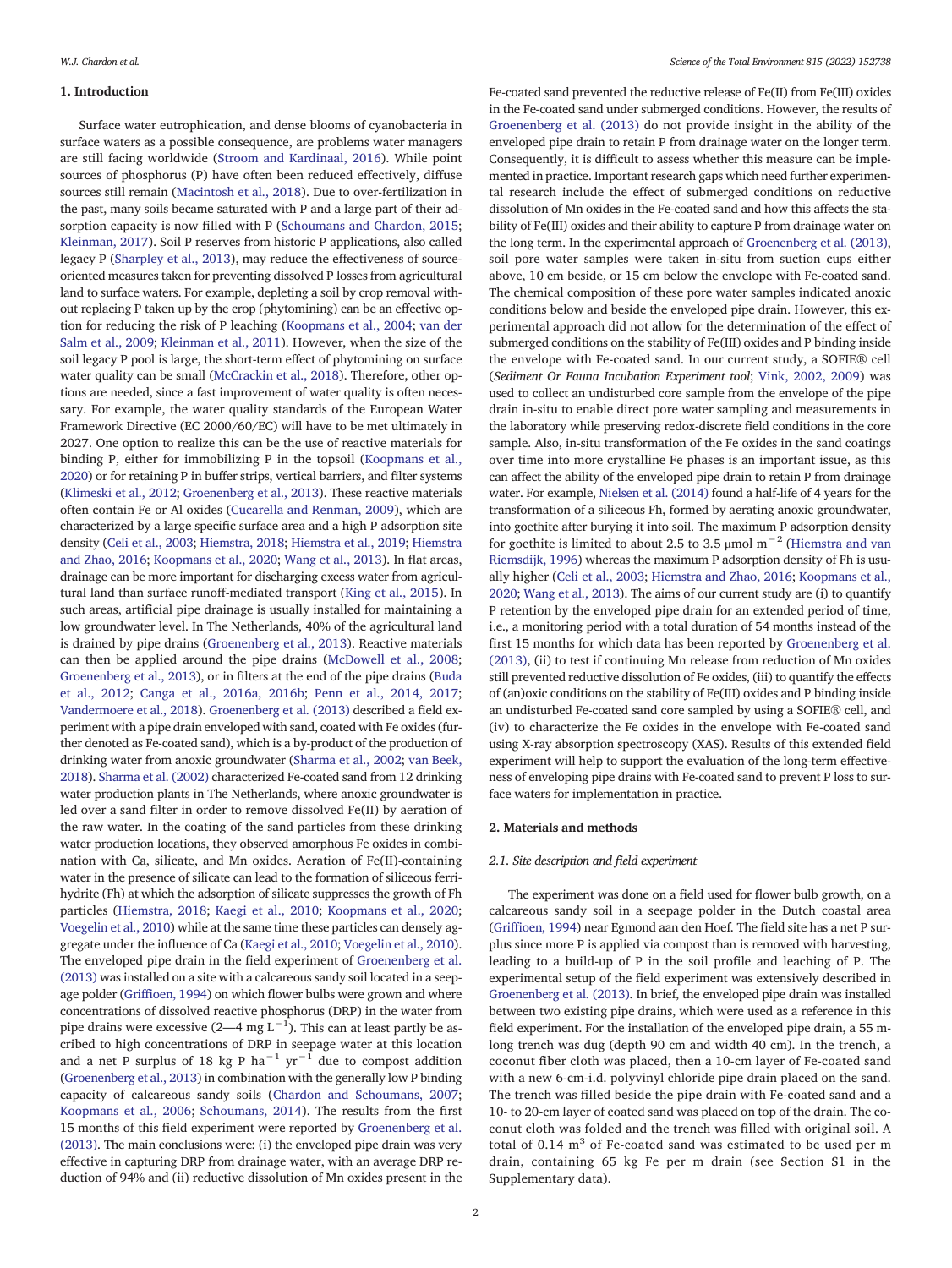Water samples from the outlet of the enveloped pipe drain and the two reference drains were collected during the winter periods (October to March), when rainfall usually exceeds evaporation in The Netherlands. The outlet of the pipe drains was below the water level of the ditch most of the time, as common in this region. Only when water turbulence in the ditch at the drain outlet indicated water discharge from a drain, the effluent was sampled. To avoid sampling inflowing ditch water, effluent water samples were taken via a 2-m-long tube, inserted into the pipe drains via the outlet. During the experimental period October 2010 to April 2015 (54 months), water samples were taken at 32 sampling events from the pipe drain outlets. At all sampling events, also a water sample from the receiving ditch was taken close to the reference pipe drains.

For sampling the soil pore water around the enveloped pipe drain, polyester acrylate suction cups were installed along the enveloped drain at 5, 15, 25, and 45 m from the ditch. The permeability of these cups is around 0.1 μm [\(Groenenberg et al., 2013](#page-8-0)). At each position, one cup was installed 15 cm below, two cups at 10 cm on either side, and one cup straight above the envelope with Fe-coated sand. Soil pore water samples were collected via vacuum bottles (approximately 90 kPa), connected to the cups. Before analysis, the pore water samples from all cups placed at the same height were combined for making a composite sample. From January 2011 to July 2014 (42 months), a total of 23 soil pore water samples were obtained for the suction cups placed above or below the enveloped pipe drain. For the cups placed beside the enveloped pipe drain, no pore water samples could be taken at two sampling events. For these cups, the composite pore water samples of 21 sampling events were analysed.

#### 2.2. Chemical water analyses

Directly after sampling, water samples from the pipe drains and ditch were split in-situ into a filtered (0.45 μm) and an unfiltered portion. During the first 10 months of the field experiment (13 sampling events), the pH was measured in-situ in the composite water samples from the suction cups using a HI 9828 Multiparameter Water Quality Portable Meter (Hanna Instruments). All water samples were transported immediately to the laboratory in a cool box and stored at 5 °C until analysis within 1 week of sampling. In the composite water samples from the suction cups and in the 0.45 μm-filtered samples from the pipe drains and ditch, ortho-P was measured as DRP according to [Murphy and Riley \(1962\)](#page-8-0) using a segmented flow analyzer (SFA; Skalar, SK12) ([Houba et al.,](#page-8-0) [2000\)](#page-8-0). Concentrations of metals (Ca, Fe, and Mn), total dissolved P (TDP), and S were measured using an inductively coupled plasma–atomic emission spectrometer (ICP–AES; Iris-3300 DV, Thermo), after acidification to pH 1. Chloride was measured using a flow injection analyzer (FIA). Dissolved unreactive P (DUP) was calculated as the difference between TDP and DRP. Concentrations of NH<sub>4</sub>–N, (NO<sub>3</sub> + NO<sub>2</sub>)-N, and total dissolved N (TDN) in the composite water samples from the suction cups were measured using the SFA [\(Houba et al., 2000\)](#page-8-0). Dissolved organic N (DON) was calculated as the difference between TDN and the summed  $NH_4-N$  and  $(NO<sub>3</sub> + NO<sub>2</sub>)$ -N concentrations. Before the SFA analyses of DRP and the different N forms, the samples were acidified by HCl addition to lower the pH to approximately 2 to dissolve Fe(III)-containing colloids which could have been formed in anaerobic water samples due to exposure to air during transport and storage. Dissolved organic C (DOC) in the composite water samples from the suction cups was measured with a Total Organic Carbon analyzer (TC5000, Shimadzu) and calculated as the difference between total and inorganic C. In the unfiltered part of the pipe drain effluent and ditch water samples, total P was measured after peroxidation digestion  $(H<sub>2</sub>SO<sub>4</sub>, H<sub>2</sub>O<sub>2</sub>,$  and Se). Particulate P (PP) was calculated as the difference between TP and TDP. For further analytical details, see [Groenenberg](#page-8-0) [et al. \(2013\).](#page-8-0)

#### 2.3. Sampling of Fe-coated sand from the enveloped pipe drain

Before applying Fe-coated sand for enveloping the pipe drain, a grab sample was taken from the Fe-coated sand in the field (denoted as  $t_0$ ) and field sampling was done after 14, 32, and 59 months (denoted as  $t_{14}$ ,  $t_{32}$ , and  $t_{59}$ ), each time on a new location along the drain. The last sampling of Fe-coated sand at  $t_{59}$  fell outside the period of 54 months when the pipe drain effluent was monitored. For the field sampling of the Fe-coated sand from the envelope of the pipe drain, soil (circa 60 cm) above the drain was removed [\(Groenenberg et al., 2013\)](#page-8-0). Using a piston sampler of 30 cm length, a sample was taken from the entire Fe-coated sand layer. The sample was divided in the field in portions originating either from below, beside, or above the enveloped pipe drain, further denoted as the lower layer (L), the middle layer (M), and the upper layer (U). This was done because the Fe-coated sand in the envelope is exposed to different redox conditions at various depths, as concluded from the measurements of the chemical soil pore water composition at different depths near the enveloped pipe drain [\(Groenenberg et al., 2013](#page-8-0)). After arrival in the laboratory, samples taken at  $t_0$  and  $t_{14}$  were air-dried at ambient temperature while samples taken at  $t_{32}$  and  $t_{59}$  were freeze-dried, both to avoid the risk of phase transformation of the Fe oxides during drying at elevated tem-perature ([Schwertmann and Cornell, 1991](#page-9-0); [Chardon et al., 2012\)](#page-8-0). At t<sub>32</sub>, also an undisturbed Fe-coated sand core was collected in-situ with a SOFIE® cell [\(Vink, 2002, 2009\)](#page-9-0) while preserving redox-discrete field conditions when the cell was transported to the laboratory. With this core, the entire Fe-coated sand layer of the enveloped pipe drain was sampled, with material from below, beside, and above the drain. The cell consists of a coring tube which is closed air-tight at both ends during sampling. Both pH and redox potential (Eh) were measured directly in the SOFIE® cell and via 0.1 μm-permeable probes the pore water in the core was sampled at the top, in the middle, and near the bottom of the intact core. Pore water samples were analysed on Cl, Br, F,  $NO<sub>3</sub>-N$ ,  $NH<sub>4</sub>-N$ ,  $SO<sub>4</sub>-S$ , DRP, TDP, Fe, Mn, Na, and Ca. For details on the analytical techniques used for these chemical analyses, see Section S2 in the Supplementary data.

### 2.4. Pore water composition of Fe-coated sand

To quantify the chemical pore water composition inside the layer of Fecoated sand enveloping the pipe drain, samples from the Fe-coated sand taken at t<sub>32</sub> and t<sub>59</sub> were extracted using 0.01 M CaCl<sub>2</sub> at a solution-to-solid ratio (SSR) of 10 L kg<sup>-1</sup> ([Houba et al., 2000\)](#page-8-0). By shaking during extraction, Fe oxide colloids could be released from the coating of the sand particles, which can pass a 0.45  $\mu$ m-filter. Therefore, the 0.01 M CaCl<sub>2</sub> extraction method of [Houba et al. \(2000\)](#page-8-0) was modified: shaking was done mildly at 30 rpm whereas the regular shaking time of 2 h was extended to 24 h to compensate for the mild shaking conditions. After 0.45 μm-filtration, the extracts were analysed on pH, Al, Fe, Mg, Mn, TDP, DRP, S, Si, DOC, As, Cd, Cu, Ni, Pb, and Zn, using the same analytical methods as described above in Section 2.2.

# 2.5. Total and acid ammonium oxalate-extractable element contents of Fecoated sand

The Fe-coated sand samples taken at  $t_0$ ,  $t_{14}$ ,  $t_{32}$ , and  $t_{59}$  were ground (50 μm) and subsequently digested with Aqua Regia ([Houba et al., 1997\)](#page-8-0) to determine the so-called "pseudo-total" contents of Fe, Al, Mn, and P [\(Quevauviller, 1998\)](#page-8-0) in the material. For the Aqua Regia digestion, 0.5 g ground material was extracted with a 3:1 (v:v)-mixture of concentrated HCl and HNO<sub>3</sub>. Furthermore, unground Fe-coated sand samples taken at  $t_{32}$  and  $t_{59}$  were extracted with 0.2 M acid ammonium oxalate [\(Schwertmann, 1964](#page-9-0); [McKeague and Day, 1966\)](#page-8-0) to determine the contents of amorphous Fe, Al, and Mn oxides and the content of reversibly adsorbed P. The Fe, Al, Mn, and P concentrations in the Aqua Regia digests and in the acid ammonium oxalate extracts (further denoted as  $Fe_{ox}$ ,  $Al_{ox}$ ,  $Mn_{ox}$ , and  $P_{ox}$ ) were determined with ICP-AES. During acid ammonium oxalate extraction of soil, an SSR of 20 L kg<sup>-1</sup> and an extraction time of 2 h are often used [\(Schoumans, 2000](#page-8-0)). However, these extraction conditions are not sufficient to extract all amorphous Fe oxides and reversibly adsorbed P from this Fe-rich material (see Section S3 in the Supplementary data). For characterization of the Fe-coated sand, 1.5 g unground material was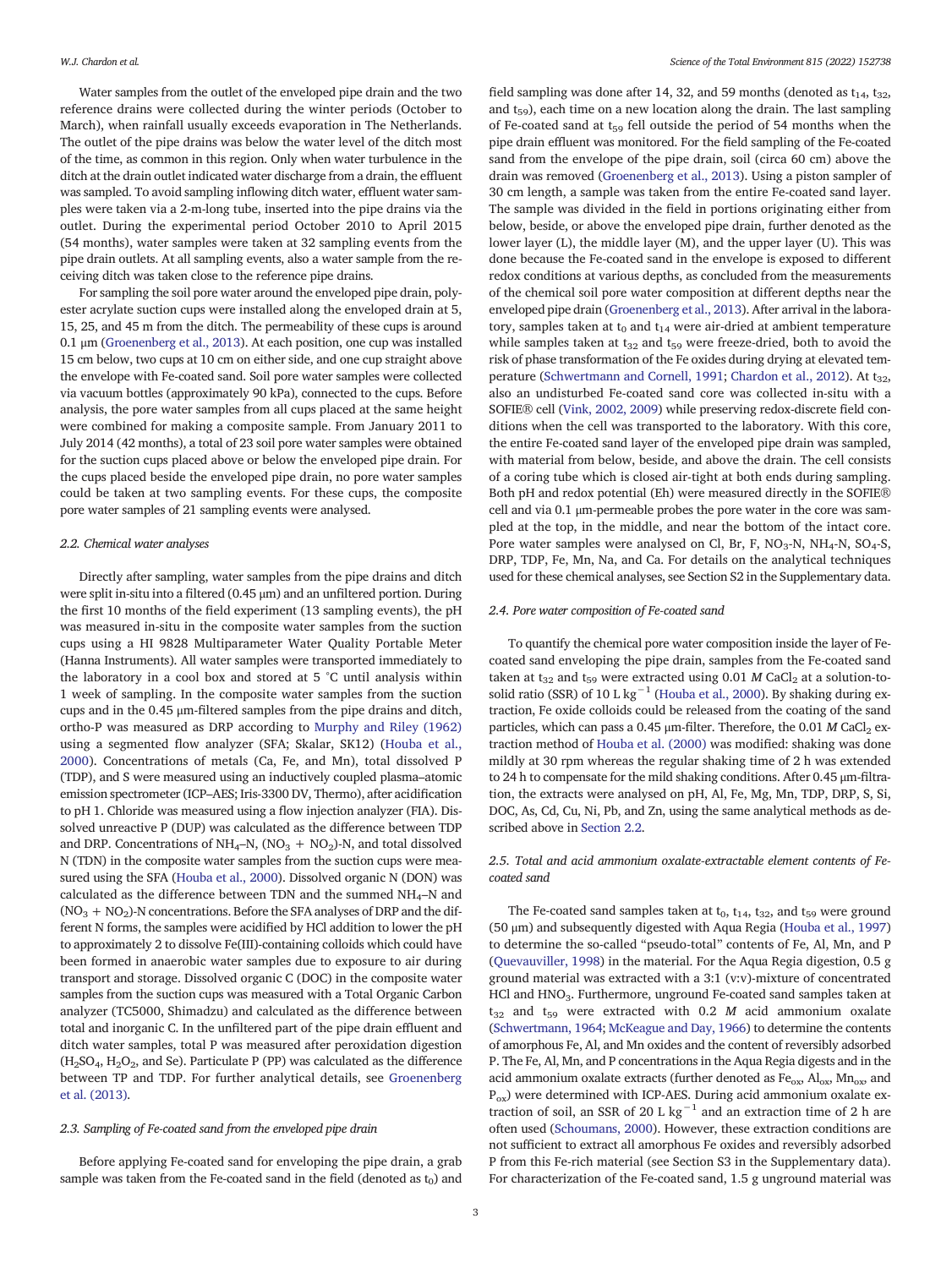<span id="page-3-0"></span>extracted with 300 mL acid ammonium oxalate to realize an SSR of 200 L kg<sup>-1</sup> and the extraction time was extended to 4 h. The combination of an SSR of 200 L kg−<sup>1</sup> and 4 h was shown by [Koopmans et al. \(2020\)](#page-8-0) to be sufficient for a complete extraction of both  $Fe_{ox}$  and  $P_{ox}$  from iron oxide sludge, which has even a higher Fe<sub>ox</sub> content than our Fe-coated sand [\(Chardon et al., 2012](#page-8-0)).

# 2.6. Structural characterization of Fe in Fe-coated sand by X-ray absorption spectroscopy

Four Fe-coated sand samples were characterized by Fe K-edge X-ray absorption spectroscopy (XAS): the grab sample collected at  $t_0$  and samples taken at  $t_{32}$  from different layers of the Fe-coated sand envelope. The samples taken at  $t_{32}$  were frozen immediately after sampling in the field using liquid  $N<sub>2</sub>$  for preserving redox-discrete field conditions. The samples were ground in a mixer mill and mixed with cellulose for the preparation of a sample pellet. X-ray absorption spectra were recorded at the Swiss-Norwegian Beamline (SNBL) at the European Synchrotron Radiation Facility (ESRF, Grenoble). The measurements were performed in transmission mode at room temperature, using ionization chambers to record the incoming and transmitted X-ray photon intensity. For the extraction and interpretation of the extended X-ray absorption fine structure (EXAFS) spectra, the software code Athena was used [\(Ravel and Newville, 2005](#page-8-0)). For the interpretation of the spectra by linear combination fitting, we used four reference spectra: (i) lepidocrocite (Lp), (ii) goethite (Goe), and (iii) 2-line ferrihydrite (2L-Fh) formed by base addition to a concentrated  $Fe(NO<sub>3</sub>)<sub>3</sub>$  solution [\(Voegelin et al., 2007\)](#page-9-0) and (iv) silicate-containing Fh (Si-Fh) formed by the oxidation of 0.5 mM Fe(II) in a bicarbonate-buffered solution in the presence of 0.5 mM silicic acid ([Senn et al., 2015\)](#page-9-0). Owing to its formation in the presence of Si, Si-Fh features a lower degree of distortion of  $FeO<sub>6</sub>$  octa-hedra and of corner-sharing linkage of FeO<sub>6</sub> octahedra than 2L-Fh [\(Senn](#page-9-0) [et al., 2015\)](#page-9-0).

#### 3. Results and discussion

#### 3.1. Chemical composition of soil pore water samples

During a large part of the field experiment, suction cups directly above, beside, and 15 cm below the enveloped pipe drain were sampled. In Table 1, values of pH and the concentrations of major elements, several N species, and P fractions averaged over time are presented. The pattern obtained during the first 15 months [\(Groenenberg et al., 2013](#page-8-0)) was confirmed by the data for the whole experimental period. The soil pore water has a slightly alkaline pH and comparable Ca concentrations at all depths. For other elements, however, the concentrations in the soil pore water samples taken from the cups above the enveloped pipe drain differ strongly from those in the water from the cups below the drain. Above the enveloped pipe drain, the soil pore water is oxic, with 97% of the inorganic N being present as  $(NO<sub>3</sub> + NO<sub>2</sub>)$ -N, with relatively low concentrations of Fe and Mn, and a high S concentration compared to the water from the cups below the drain. In contrast, the soil pore water from the cups below the drain is anoxic, with relatively high concentrations of Fe and Mn, a low S concentration, and inorganic N only being present as  $NH_4$ -N. These observations agree very well with the theoretical concept of redox-sensitive



Fig. 1. Dissolved reactive P (DRP) concentrations in the 0.45 μm-filtered water samples from the reference pipe drains and the enveloped pipe drain and the receiving ditch as a function of time (32 sampling events over 54 months of the whole field experiment).

chemical speciation of these elements at the transition from oxic to anoxic soil conditions [\(Kirk, 2004](#page-8-0)). On average, at all depths, DRP accounts for more than 90% of the TDP concentration over the entire period.

There is no indication that the composition of the water from the suction cup below the drain is influenced by the Fe-coated sand nearby. The high concentrations of Cl, Fe, Mn, DOC, NH4, and P are indicative for brackish seepage water, as can be expected in a coastal area with peat layers in the subsoil (Griffi[oen, 1994\)](#page-8-0). Increased DOC concentrations may well be explained by the mechanisms described by [Vink et al. \(2010\)](#page-9-0): reductive production of  $Mn^{2+}$  increases the metabolic fermentation of organic matter and the production of DOC, which subsequently prolongs the retention of metals and P in solution. Based on the Cl and S concentrations measured in the soil pore water from the cups at the three depths during the first sampling period, [Groenenberg et al. \(2013\)](#page-8-0) concluded that downward drainage and upward seepage fluxes contributed equally to the water influx of the enveloped pipe drain. Data in Table 1 show that this remains more or less valid during the whole experiment, since the Cl and S concentrations in the soil pore water samples from the cups placed beside the enveloped pipe drain were close to the average of concentrations in the water from the cups above and below the drain.

# 3.2. Leaching of P from the enveloped and reference pipe drains

Fig. 1 shows the trend of the DRP concentration measured in the water samples from the ditch and the effluents of the reference pipe drains and enveloped pipe drain for the entire duration of the field experiment. Both reference pipe drains show a large temporal variation. Until the end of the experiment, the DRP concentrations measured in the effluent from the

# Table 1

Concentrations of major elements, including inorganic C (IC), dissolved organic C (DOC), inorganic N, dissolved organic N (DON), dissolved unreactive P (DUP), and dissolved reactive P (DRP) in composite soil pore water samples from suction cups above, beside, and below the enveloped pipe drain averaged across the different sampling events ( $n = 23$ ) of the whole field experiment (54 months). Values represent average  $\pm$  standard deviation.

|        | Position $pH1$ |            | Cа | Fe.                                                                                                                                          | Mn | IC. | DOC. | $NH_A-N$ | $(NO3 + NO2)$ -N DON                                                                                                                   | <b>DUP</b>                                      | <b>DRP</b> |
|--------|----------------|------------|----|----------------------------------------------------------------------------------------------------------------------------------------------|----|-----|------|----------|----------------------------------------------------------------------------------------------------------------------------------------|-------------------------------------------------|------------|
|        |                | $mgL^{-1}$ |    |                                                                                                                                              |    |     |      |          |                                                                                                                                        |                                                 |            |
| Above  |                |            |    |                                                                                                                                              |    |     |      |          | $7.6 \pm 0.3$ 28 $\pm$ 11 167 $\pm$ 41 1.2 $\pm$ 1.8 0.2 $\pm$ 0.3 78 $\pm$ 40 63 $\pm$ 16 26 $\pm$ 11 0.19 $\pm$ 0.24 6.91 $\pm$ 9.60 | $1.07 + 0.37$ $0.05 + 0.09$ $0.91 + 1.16$       |            |
| Beside |                |            |    | $7.5 \pm 0.2$ $75 \pm 31$ $154 \pm 30$ $7.6 \pm 3.0$ $0.7 \pm 0.2$ $44 \pm 25$ $96 \pm 29$ $31 \pm 12$ $1.75 \pm 0.84$ $0.46 \pm 0.66$       |    |     |      |          |                                                                                                                                        | $1.45 \pm 0.41$ $0.19 \pm 0.47$ $2.49 \pm 1.60$ |            |
| Below  |                |            |    | $7.4 \pm 0.3$ 143 $\pm$ 37 179 $\pm$ 22 31.1 $\pm$ 10.4 3.4 $\pm$ 0.4 5.5 $\pm$ 6.3 154 $\pm$ 46 67 $\pm$ 46 8.12 $\pm$ 1.43 0.02 $\pm$ 0.05 |    |     |      |          |                                                                                                                                        | $2.52 \pm 0.59$ $0.28 \pm 0.82$ $3.48 \pm 1.30$ |            |
|        |                |            |    |                                                                                                                                              |    |     |      |          |                                                                                                                                        |                                                 |            |

 $1$  pH of pore water in suction cups was measured in the field only during the first 10 months of the experiment (13 sampling events).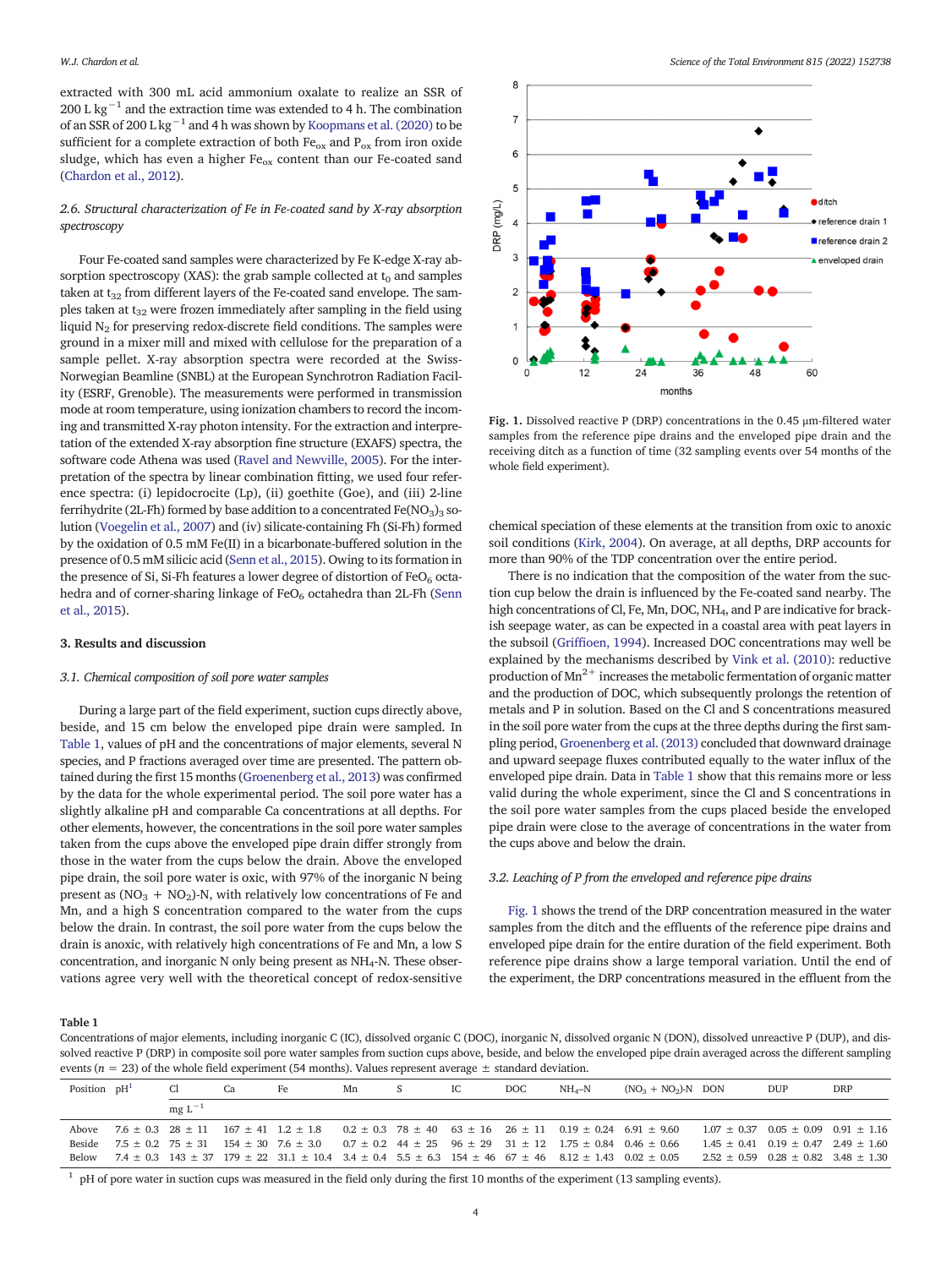<span id="page-4-0"></span>

Fig. 2. Dissolved reactive P (DRP) in 0.45 μm-filtered water samples (left) and total P (TP) measured after peroxidation digestion of unfiltered water samples (right) from the receiving ditch, the reference pipe drains, and the enveloped pipe drain. Values represent average  $\pm$  standard deviation over 54 months of the whole field experiment ( $n = 32$ ).

enveloped pipe drain were clearly lower (factor of circa 30) than those for the reference pipe drains.

Overall, the average DRP concentration was 2.5 mg L<sup>-1</sup> for the reference pipe drain 1 and 3.8 mg  $L^{-1}$  for the reference pipe drain 2 (Fig. 2). For the receiving ditch, an average value of 1.9 mg DRP  $L^{-1}$  was found (Fig. 2). All values were higher than the average DRP concentrations reported by [Groenenberg et al. \(2013\)](#page-8-0) for the first 15 months (reference pipe drain 1: 1.4 mg L<sup>-1</sup>, reference pipe drain 2: 3.1 mg L<sup>-1</sup>, receiving ditch: 1.7 mg  $L^{-1}$ ).

For the enveloped pipe drain, an average DRP concentration of 0.10 mg L<sup> $-1$ </sup> was found, much lower than the average DRP concentration of 3.16 mg L<sup> $-1$ </sup> for the two reference pipe drains (Table 2). From these data, a removal percentage of 97% was calculated for DRP. Likewise, the DUP and PP concentrations are lower in the effluent from the enveloped pipe drain than for the reference pipe drains, but the removal percentage of both P forms is lower (81%) than for DRP. However, since the DRP fraction of TP exceeds 80% for the reference pipe drains, the removal percentage of TP is also high: 93% (Table 2). Hence, the enveloped pipe drain is very effective for retaining all these physical-chemical P fractions ([Haygarth and Sharpley, 2000](#page-8-0)). Even after 54 months (4.5 year) of functioning, there is no indication of a decrease in the ability of the enveloped pipe drain to capture P from drainage water. Due to the lower removal percentage, the effluent from the enveloped pipe drain is relatively enriched with P fractions other than DRP: expressed as % of TP, the relative DUP and PP concentrations in the effluent of the enveloped pipe drain are about three times higher than in the effluent of the reference pipe drains (Table 2). However, the concentration of Fe in the enveloped pipe drain effluent is high when compared to TP (Table 2). The Fe, measured in the 0.45 μm-filtered water samples from this drain, will be present as either dissolved Fe(II) or in colloidal particles. [Baken et al. \(2015\)](#page-8-0) found that Fe (II), present in anoxic seepage water, was oxidized when the seepage water entered oxic layers of ditch sediments or in the overlying ditch water. The Fe(III) formed was able to immobilize DRP present in the ditch [\(Baken et al., 2015](#page-8-0)). Thus, the bioavailability of the P forms in the Fe-enriched enveloped pipe drain effluent and in the ditch water is probably low [\(Baken et al., 2014\)](#page-8-0).

### 3.3. Leaching of Fe and Mn from the enveloped and reference pipe drains

[Fig. 3](#page-5-0) shows the average level of dissolved Fe in the 0.45 μm-filtered effluents of the reference pipe drains and the enveloped pipe drain and in the receiving ditch water for the duration of the whole experiment (54 months). Interestingly, the average Fe concentration during the first 15 months of the field experiment as reported by [Groenenberg et al. \(2013\)](#page-8-0) completely differs from the period thereafter: during this first period, the average Fe concentration in the effluent from the enveloped pipe drain was much lower than in the effluents from the two reference pipe drains. This is remarkable, since soil pore water with a similarly high Fe concentration was probably transported with upward seepage from the subsoil to all pipe drains (see data from suction cup positioned below the enveloped pipe drain in [Table 1\)](#page-3-0). According to [Fig. 4](#page-5-0), the Fe concentration in the effluent from the enveloped pipe drain gradually increased over time to values around 33 mg L<sup> $-1$ </sup> at the end of the experiment, which is much higher than the average values found in the effluents from the two reference pipe drains [\(Fig. 3\)](#page-5-0). Although the Fe concentrations in the effluent from the enveloped pipe drain seem very high, they hardly exceed the average Fe concentration in the soil pore water, sampled via the suction cups placed 15 cm below the enveloped drain, i.e., 31.1 mg L<sup>-1</sup> [\(Table 1\)](#page-3-0). Dilution of the high Fe

Table 2

Concentrations of different physical-chemical P fractions (DRP, DUP, PP, and TP) and Fe and Mn in effluent water samples from the enveloped pipe drain and from both reference pipe drains. Average values were calculated over the experimental period of 54 months ( $n = 32$ ). Values represent average  $\pm$  standard deviation.

| Drain                  | DRP             | % sum | $DUP^2$         | % sum' | PP <sup>2</sup> | % sum         | TP              | Fe              | Mn              |
|------------------------|-----------------|-------|-----------------|--------|-----------------|---------------|-----------------|-----------------|-----------------|
|                        | $mg L^{-1}$     | $\%$  | $mg L^{-1}$     | $\%$   | $mg L^{-1}$     | $\frac{0}{0}$ | $mg L^-$        | $mg L^{-1}$     | $mg L^{-1}$     |
| Reference <sup>3</sup> | $3.16 \pm 1.60$ | 80    | $0.16 \pm 0.16$ |        | $0.62 \pm 1.01$ | 16            | $3.86 \pm 1.45$ | $2.75 \pm 1.71$ | $1.01 \pm 0.43$ |
| With envelope          | $0.10 \pm 0.10$ | 40    | $0.03 \pm 0.03$ | 12     | $0.12 \pm 0.32$ | 48            | $0.26 \pm 0.37$ | $12.6 \pm 14.1$ | $4.88 \pm 3.20$ |
| Removal (%)            | 97              |       | 81              |        | 81              |               | 93              |                 |                 |

 $1$  % of (DRP + DUP + PP).

<sup>2</sup> Dissolved unreactive P (DUP) was calculated as the difference between total dissolved P and dissolved reactive P (DRP) while particulate P (PP) was calculated as the difference between total P (TP) and total dissolved P.

<sup>3</sup> Average of the two reference pipe drains.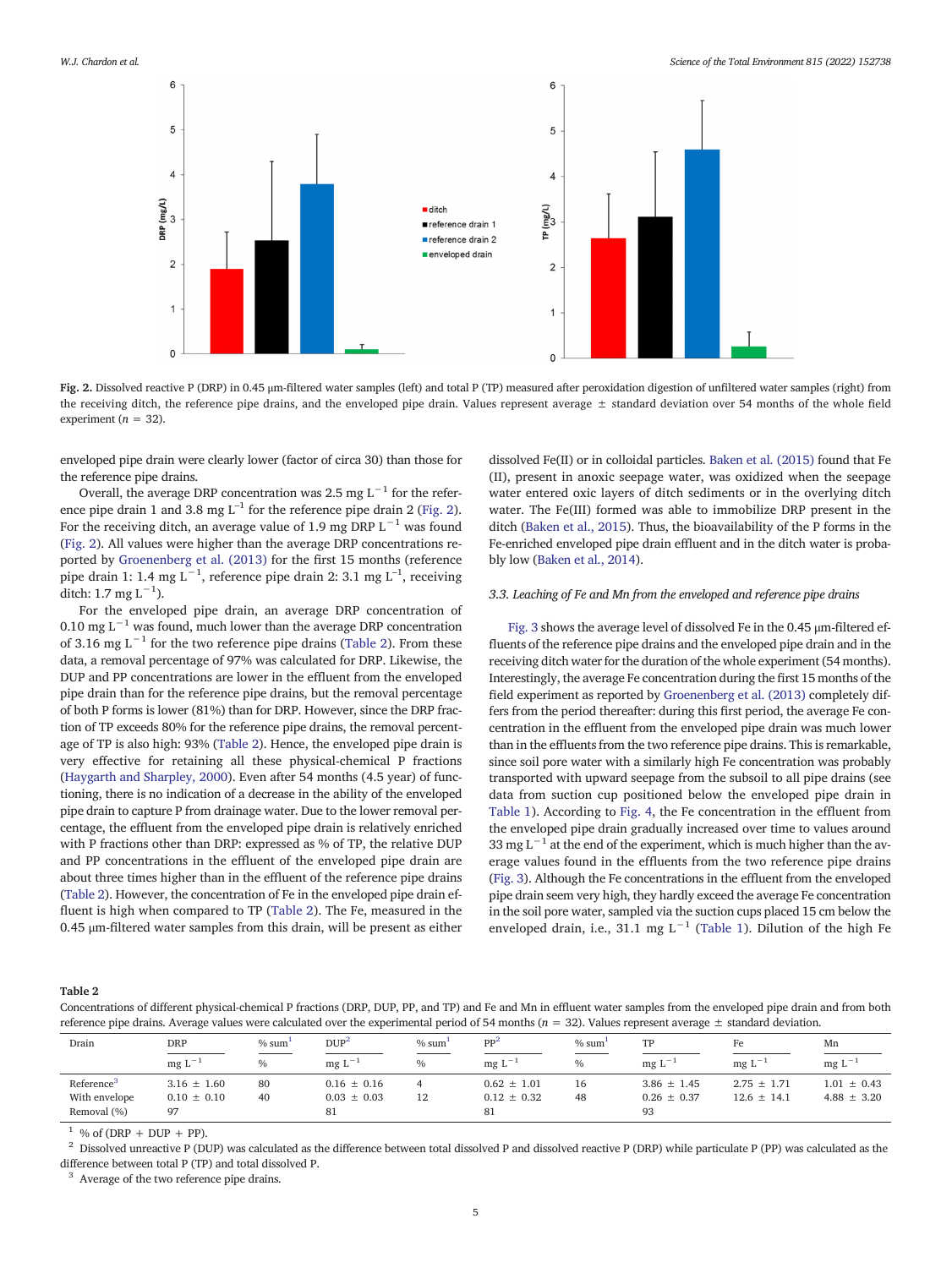<span id="page-5-0"></span>

Fig. 3. Total dissolved Fe (left) and Mn (right) concentrations in 0.45 μm-filtered water samples from the receiving ditch, the reference pipe drains and the enveloped pipe drain. Values represent average  $\pm$  standard deviation over 54 months of the whole field experiment (n = 32). For total dissolved Fe and Mn concentrations from the enveloped pipe drain, the average values for the first 15 months are shown as well [\(Groenenberg et al., 2013](#page-8-0)). Please note difference in scale of y-axis of both figures.

concentration in the soil pore water from the subsoil with drainage water transported downward from above could explain why the average Fe concentrations in the effluents from the two reference pipe drains were so much lower. Indeed, the pore water sampled from the cups placed directly above the enveloped drain had an average Fe concentration of 1.2 mg Fe  $L^{-1}$  [\(Table 1\)](#page-3-0). When using the contributions of the downward drainage and upward seepage fluxes to the water influx into the pipe drains as calculated from the data on Cl (see [Section 3.1.](#page-3-0)), the average Fe concentration in the effluents of the two reference pipe drains would be circa 13 mg  $L^{-1}$ , which is still much higher than the measured average Fe concentrations of circa 3 mg L<sup>-1</sup> (Fig. 3). Hence, oxidation of Fe<sup>2+</sup> and subsequent precipitation around or in the pipe drain must have contributed to the much lower Fe concentration leaching from the reference pipe drains.

[Groenenberg et al. \(2013\)](#page-8-0) attributed the much lower Fe concentration in the effluent of the enveloped pipe drain during the first 15 months of the field experiment (Fig. 3) to retardation of  $Fe<sup>2+</sup>$  by adsorption onto Fh, or to an interaction between Fe(II) dissolved in the seepage water and Mn oxides, present in solid form in the Fe-coated sand used



Fig. 4. Total dissolved Fe and Mn concentrations in 0.45 μm-filtered water samples from the enveloped pipe drain as a function of time (32 sampling events over 54 months of the whole field experiment).

(3.1 mg kg−<sup>1</sup> ; [Groenenberg et al., 2013\)](#page-8-0), according to the reactions [\(Postma and Appelo, 2000](#page-8-0)):

$$
2Fe^{2+} + MnO2 + H2O \Leftrightarrow 2FeOOH + Mn2+ + 2H+
$$
 (1)

$$
\text{Fe}^{2+} + \text{MnOOH} \Leftrightarrow \text{FeOOH} + \text{Mn}^{2+} \tag{2}
$$

Alternatively, the mineral Jacobsite ( $MnFe<sub>2</sub>O<sub>4</sub>$ ) can be formed in a system where both  $Fe^{2+}$  and MnO<sub>2</sub> are present, according to the reaction [\(Villinski et al., 2001, 2003](#page-9-0)):

$$
2Fe^{2+} + MnO2 + 2H2O \Leftrightarrow MnFe2O4 + 4H+
$$
 (3)

According to reaction (1), dissolved Fe(II) from the seepage water is oxidized in the envelope with Fe-coated sand to insoluble Fe(III) while insoluble Mn(IV) is reduced to dissolved Mn(II), with two moles of Fe being precipitated by reductive dissolution of one mole of Mn and with the production of two moles of  $H^+$ . According to reaction (2), insoluble Mn(III) is reduced to dissolved Mn(II), with one mole of Fe being precipitated by one mole of Mn and with no  $H^+$  being produced. Indeed, the Mn concentration in the effluent of the enveloped pipe drain increased during the first circa 26 months of the field experiment, but then declined quite sharply (Fig. 4). Even more so, this decrease of the Mn concentration coincides with an increase in the Fe concentration in the enveloped pipe drain effluent (Fig. 4). However, the decrease of Mn in the drainage water cannot be explained by the exhaustion of the stock of Mn oxides supplied with the Fe-coated sand. Based on the amount of Mn in the Fe-coated sand around the pipe drain, the amount of water passing the drain, and the Mn concentration in the passing water, less than 8% of the initial Mn stock was leached during the whole experimental period of 54 months (see Section S1 in the Supplementary data). However, it is possible that the remaining Mn oxides react more slowly. A potential mechanism behind this could be that the readily accessible Mn oxide pool present on the outer surface of the Fe-coated sand was exhausted over time, or became covered by freshly precipitated Fe oxides [\(Villinski et al., 2003\)](#page-9-0). Passivated Mn oxides or Mn oxides further inside the Fe coatings may react less readily with Fe(II) in the seepage water. Consequently, the Fe concentration in the effluent of the enveloped pipe drain increased gradually over time, either due to reductive dissolution of Fe oxides from the Fe-coated sand, or to breakthrough of  $Fe<sup>2+</sup>$  from the anoxic groundwater. Still, this did not lead to a concomitant release of DRP to the enveloped pipe drain effluent [\(Fig. 1](#page-3-0)). A comparable calculation for Fe as for Mn gave a value of <1% of the total amount of Fe initially present around the enveloped pipe drain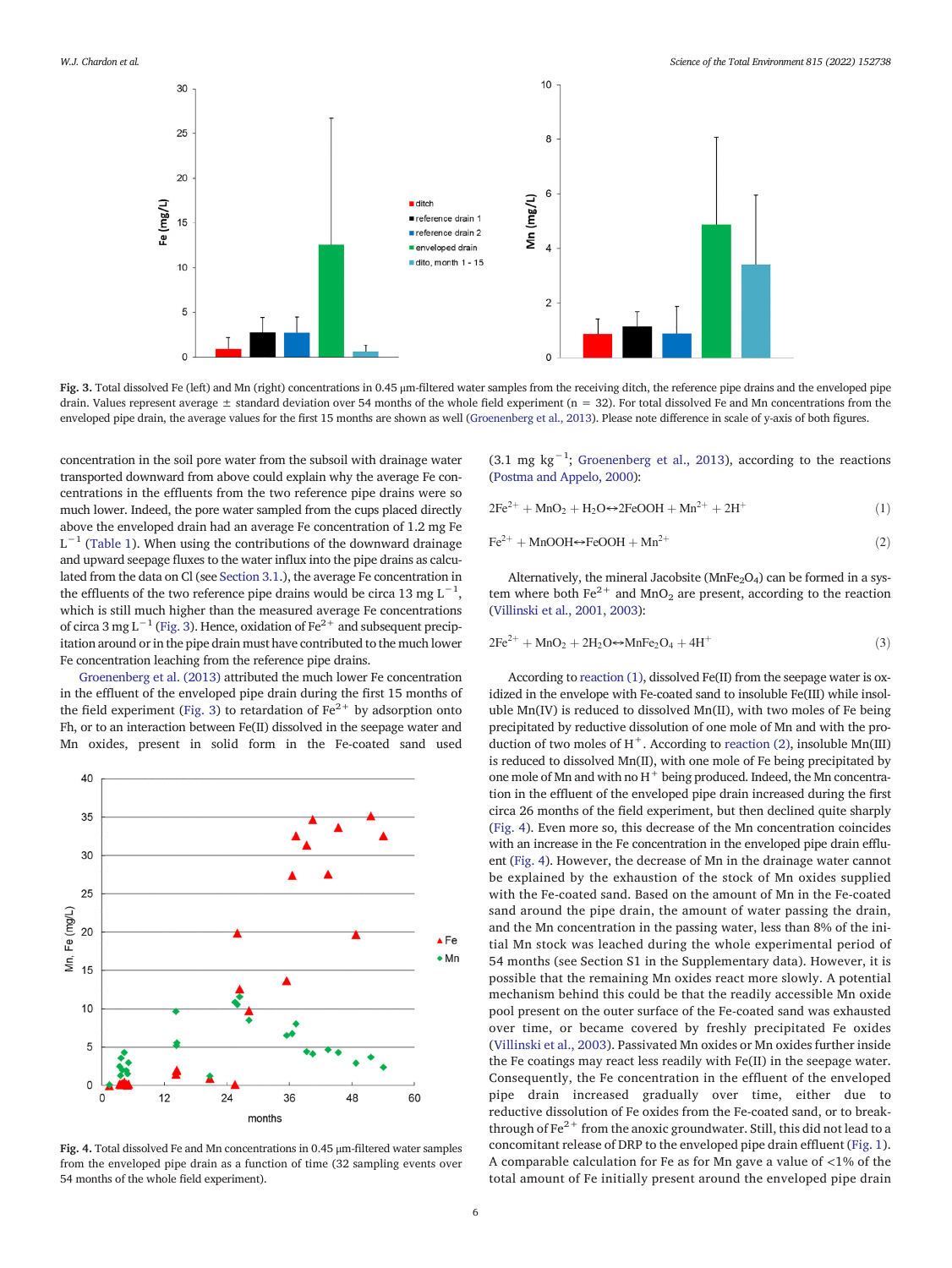#### <span id="page-6-0"></span>Table 3

Redox potential (Eh), pH, and chemical composition of the pore water measured within the SOFIE® cell at different layers of an undisturbed Fe-coated sand core taken from the enveloped pipe drain. The Fe-coated sand core was collected after 32 months  $(t_{32})$ .

| Laver          | Depth Eh |                                     | pH |             |            |                 | Fe Mn $SO_4$ -S NH <sub>4</sub> -N NO <sub>3</sub> -N DRP |  |                            | TDP  |
|----------------|----------|-------------------------------------|----|-------------|------------|-----------------|-----------------------------------------------------------|--|----------------------------|------|
|                | mV<br>cm |                                     |    | $mg L^{-1}$ |            |                 |                                                           |  |                            |      |
| $U^1$          | 0.5      | $-107$ 7.9                          |    |             | 5.6 1.9 45 |                 | $0.5^{\circ}$                                             |  | $0.23 \quad < 0.01$        | 0.61 |
| M <sup>1</sup> | 5.       | $-219$ n.d. <sup>2</sup> 9.4 3.4 36 |    |             |            |                 | 4.5                                                       |  | $< 0.02$ $< 0.01$ $< 0.01$ |      |
| L <sup>1</sup> | 10       | $-233$ 7.9                          |    |             |            | 15.8 6.1 21 7.4 |                                                           |  | $< 0.02$ $< 0.01$ $< 0.01$ |      |

<sup>1</sup> Measurements were done in pore water collected from PES probes installed at several heights in the sediment core: one probe was installed just under the surface of the Fe-coated sand, denoted as the upper layer (U), another in the middle of the column, denoted as the middle layer (M), and the third one near the bottom, denoted as the lower layer (L).

that was leached during the whole experimental period (see Section S1 in the Supplementary data). In other words, an excess of Fe relative to adsorbed P is still present in the envelope with Fe-coated sand, explaining why the DRP concentration in the enveloped pipe drain effluent remained at a very low level over the entire period of the field experiment. This will be further discussed in Section 3.5.

# 3.4. Fe-coated sand: 0.01 M CaCl<sub>2</sub> extraction and SOFIE® cell

The concentrations of both DRP and TDP in the  $0.01$  M CaCl<sub>2</sub> extracts of the Fe-coated sand from the different layers at  $t_{32}$  and  $t_{59}$  are all very low, as they are all below the detection limit (see Section S4 in the Supplementary data). Also, the levels of heavy metals and arsenic are very low in these extracts. However, these Fe-coated sand samples may have been exposed to oxic conditions during in-situ field sampling and subsequent freeze-drying and during the extraction with 0.01  $M$  CaCl<sub>2</sub>, which may have influenced the analytical results. Therefore, an undisturbed Fe-coated sand core was sampled using the SOFIE® cell, which gave the opportunity to sample the pore water of the Fe-coated sand in the laboratory at redox-discrete field conditions. Table 3 gives a selection of the data measured using the SOFIE® cell while the complete data set is given in Table S2 in Section S2 in the Supplementary data. With increasing depth of the Fecoated sand layer, the environment is more reduced as follows from the measured Eh. Based on the measured range in Eh, redox reactions including denitrification and reduction of Mn(III/IV) to Mn(II), Fe(III) to Fe(II), and  $SO_4^{2-}$  to  $S^{2-}$  could have occurred inside the envelope with Fe-coated sand ([Pan et al., 2015\)](#page-8-0). The gradient in Eh corresponds to the differences in the chemical composition of the pore water over the upper, middle, and lower Fe-coated sand layers (Table 3). Nitrate-N was only found in the upper layer; its concentration was below the detection limit in the middle and lower layers, which is probably due to denitrification. The concentrations of NH<sub>4</sub>-N, Fe, and Mn increase with depth and the  $SO<sub>4</sub>-S$ concentration decreased with depth (Table 3), corresponding with the trends seen for the suction cups [\(Table 1\)](#page-3-0). The decrease with depth of the SO4-S concentration is probably due to sulfate reduction resulting from organic matter mineralization. The concentrations of DRP and TDP are below the detection limit in all layers. So no transfer of P through the Fe-coated sand envelope was observed, which is consistent with the very low levels of DRP leaching from the enveloped pipe drain over the whole field experiment ([Fig. 1\)](#page-3-0).

### 3.5. Composition of the Fe-coated sand

In Table 4, the total contents of Fe, Mn, and P as determined by digesting Fe-coated sand with Aqua Regia are summarized for  $t_0$ ,  $t_{14}$ ,  $t_{32}$ , and  $t_{59}$ . Data for Al are not presented as the Al contents in the Fe-coated sand were very small when compared to the Fe contents (< 1 mg kg<sup>-1</sup>; data not shown). Based on the ratio of the total Fe content in the Fecoated sand at  $t_{59}$  relative to  $t_0$ , a large amount of Fe seems to have been lost from the envelope with Fe-coated sand over time, especially from the upper layer. The Fe fraction lost at  $t_{59}$  amounted to 41, 25, and 27% for the upper, middle, and lower layers, respectively. However, leaching as an explanation would not be consistent with the calculated fraction of Fe leached as 0.3% of the initial total Fe content (see [Section 3.3.](#page-4-0) and Section S1 in the Supplementary data). In addition to the Fe content, the total Mn and P contents decreased as well from  $t_0$  to  $t_{59}$ . The apparent decrease in the contents of these elements could be due to a heterogeneous composition of the Fe-coated sand. The effect of the latter could have become particularly evident because Fe-coated sand samples were collected at different places along the enveloped pipe drain. However, this explanation seems unlikely as the total Fe, Mn, and P contents decrease over time in a consistent manner. Alternatively, the coating of the sand particles could have come off, either when the Fe-coated sand was applied during the installation of the enveloped pipe drain or during in-situ sampling in the field. The effect of loosening of the coating during Fe-coated sand application could especially explain the large decrease in the Fe content in the first 14 months of the field experiment (circa 20%). This large decrease in the Fe content cannot be explained by leaching of Fe. During these first 14 months, the Fe concentration in the enveloped pipe drain effluent was still low ([Fig. 4](#page-5-0)), translating into a fraction of Fe leached over this period of only 0.003% of the total amount of Fe initially present around the enveloped pipe drain (see Section S1 in the Supplementary data). These Fe contents measured in the Fe-coated sand thus seem unreliable and cannot be used to calculate a mass balance of Fe in the envelope around the pipe drain. For this purpose, the loss of Fe from the envelope could be calculated from measurements of Fe in the pipe drain effluent in combination with an estimated effluent flux. Although this seems to be a more reliable approach because the effluent composition was measured at a large number of sampling events, which is the result of Fe release over the total length of the pipe drain, still the estimated effluent flux is uncertain. Unfortunately, Fe concentrations of Fe in the pipe drain effluent were only measured in 0.45 μm-filtered water samples. This could result in underestimating the loss of Fe from the enveloped pipe drain.

Due to the binding of P by the Fe-coated sand of the enveloped pipe drain over time, one would expect a gradual increase of the molar P/Fe

Table 4

Composition of Fe-coated sand measured using Aqua Regia digestion. The Fe-coated sand samples were taken after 0, 14, 32, and 59 months (denoted as t<sub>0</sub>, t<sub>14</sub>, t<sub>32</sub>, and t<sub>59</sub>).

| Sampling                               | Fe          |                |      | Mn          |      |      |              |      |      | P/Fe    |       |       |
|----------------------------------------|-------------|----------------|------|-------------|------|------|--------------|------|------|---------|-------|-------|
|                                        | $U^1$       | M <sup>1</sup> |      |             | M    |      |              | M    |      | U       | M     |       |
|                                        | $g kg^{-1}$ |                |      | $g kg^{-1}$ |      |      | $g\ kg^{-1}$ |      |      | mol/mol |       |       |
| $t_0$ <sup><math>\epsilon</math></sup> | 249         | 249            | 249  | 3.33        | 3.33 | 3.33 | 4.09         | 4.09 | 4.09 | 0.030   | 0.030 | 0.030 |
| $t_{14}$                               | 200         | 200            | 195  | 2.59        | 2.55 | 1.96 | 3.55         | 3.48 | 3.01 | 0.032   | 0.031 | 0.028 |
| $t_{32}$                               | 195         | 189            | 168  | 2.10        | 1.86 | 1.49 | 3.55         | 3.48 | 3.01 | 0.033   | 0.033 | 0.032 |
| $t_{59}$                               | 148         | 187            | 181  | 1.76        | 1.83 | 1.82 | 2.75         | 3.26 | 3.43 | 0.033   | 0.031 | 0.034 |
| $t_{59}/t_0$                           | 0.59        | 0.75           | 0.73 | 0.53        | 0.55 | 0.55 | 0.67         | 0.59 | 0.75 |         |       |       |

<sup>1</sup> Samples were taken from three different layers of the Fe-coated sand envelope wrapped around the pipe drain where U denotes the upper layer, M the middle layer, and L the lower layer.

 $2$  For  $t_0$ , the composition of the Fe-coated sand for the three different layers is the same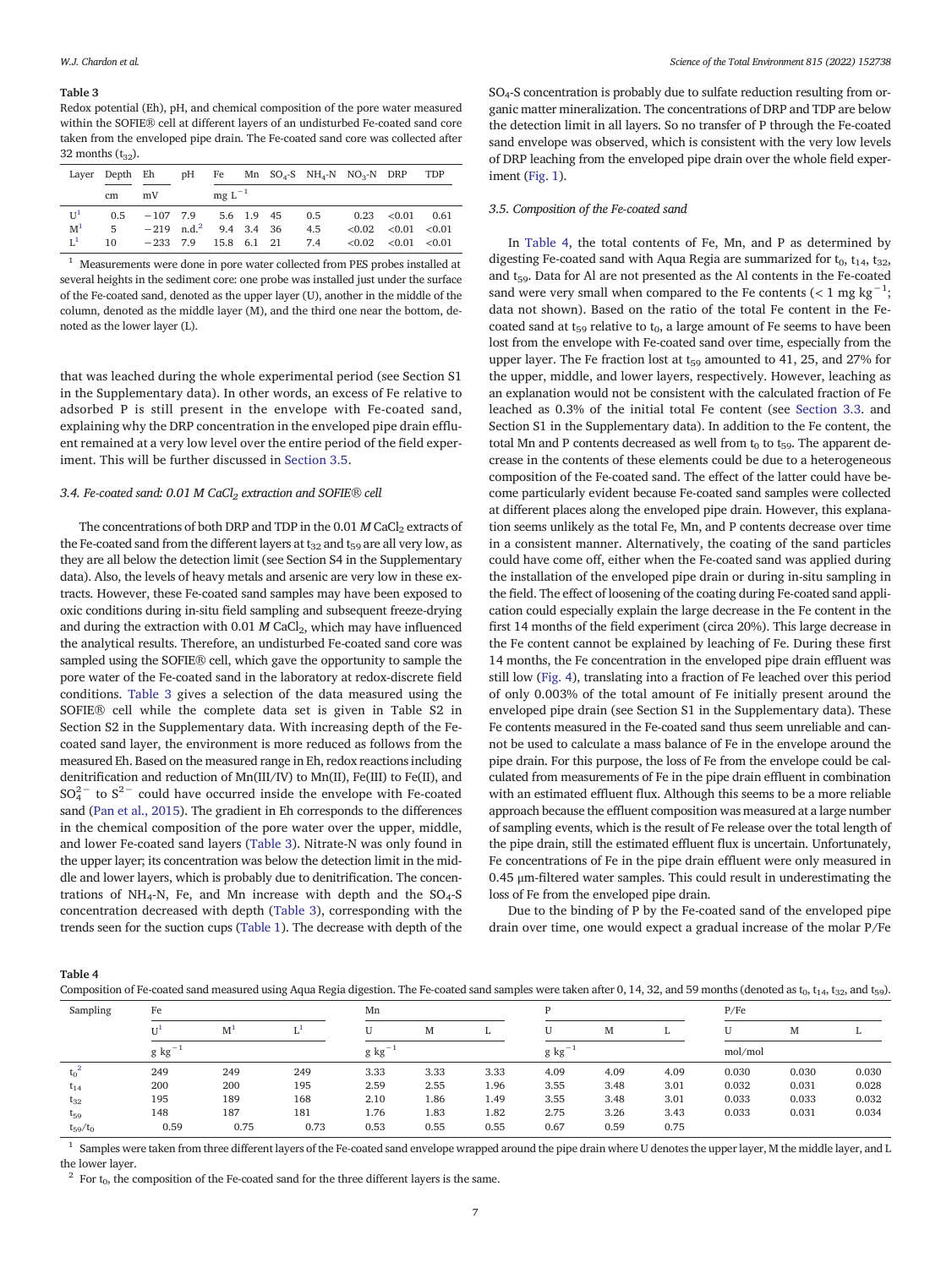ratio in the coated sand. Indeed, this ratio showed a small increase from 0.030 at  $t_0$  to 0.033 mol/mol (s.d. 0.0014) at  $t_{59}$  when averaged over the three layers [\(Table 4\)](#page-6-0). At this low molar P/Fe ratio, a strong adsorbing action of the Fe-coated sand is expected, even under reduced conditions [\(Young and Ross, 2001](#page-9-0); [Loeb et al., 2008\)](#page-8-0). This explains the very low concentrations of DRP measured in the pore water in the SOFIE® cell [\(Table 3](#page-6-0)) and the very low DRP concentrations in the enveloped pipe drain effluent during the whole field experiment ([Fig. 1\)](#page-3-0). Using the measured TDP concentrations in the effluents of the pipe drains and estimated water fluxes, we calculated in Section S5 in the Supplementary data the retention of P by the enveloped pipe drain during the whole experimental period, and the resulting increase of the molar P/Fe ratio of the Fe-coated sand. For  $t_{59}$ , an increase to 0.031 mol/mol was calculated, which is close to the average P/Fe ratio of 0.033 mol/mol (s.d. 0.0014) found in the field. Based on the estimated P retention by the Fe-coated sand material, the annual reduction in P loss by enveloping pipe drains with Fe-coated sand at the field scale can be extrapolated to 19 kg P ha<sup> $-1$ </sup> (see Section S5 in the Supplementary data).

Results from the characterization of Fe-coated sand sampled at  $t_0$  and  $t_{32}$ by Fe K-edge EXAFS spectroscopy are shown in Fig. S2 in Section S6 in the Supplementary data. The marked oscillations in the k-space EXAFS spectra of lepidocrocite and goethite (Fig. S2a) arise from the edge-sharing (Lp and Goe) and corner-sharing (Goe) coordination of  $FeO<sub>6</sub>$ -octahedra, as can be seen in the corresponding Fourier-transformed spectra (Fig. S2b). The spectra of the two nanocrystalline Fh references (2L-Fh and Si-Fh) feature much lower second-shell FeFe signal amplitudes, due to a lower degree and lessordered second-shell FeFe coordination. The minor differences between the two Fh references arise from a lower distortion of the  $FeO<sub>6</sub>$  octahedra and a lower degree of corner-sharing FeFe linkage in silicate-ferrihydrite (Si-Fh) than 2-line ferrihydrite (2L-Fh), reflecting a lower degree of Fe polymerization in Si-Fh formed by Fe(II) oxidation in bicarbonate-buffered solution in the presence of silicate than 2L-Fh formed by base addition to an acidic Fe (III) solution. The spectrum of the Fe-coated sand sampled at  $t_0$  falls in between the spectra of Si-Fh and 2L-Fh, and can be adequately reproduced by a linear combination of the two Fh reference spectra (0.78 Si-Fh + 0.20 2L-Fh). The Fe-coatings of the sand particles were formed during water treatment by the oxidation of Fe(II) in oxygenated groundwater in the presence of silicate [\(Chardon et al., 2012;](#page-8-0) [Koopmans et al., 2020\)](#page-8-0), in analogy to the synthesis of the Si-Fh reference. The slightly higher degree of Fe polymerization in the coatings than the Si-Fh reference material may indicate that the coatings were either formed at a slightly lower dissolved Si/Fe ratio than the Si-Fh reference or that siliceous Fh in the coatings of sand sampled at  $t_0$  had already aged and further polymerized compared to freshly precipitated Si-Fh. The latter explanation is probable, as sand can be used over several years in filters used for water treatment in drinking water production plants before replacement ([Sharma et al., 2002](#page-9-0)), allowing the Fe(III) precipitates to age in contact with aerated Fe(II)-containing water over an extended period of time. Comparison of the spectra of the 32-months field-aged Fe-coated sand from the three different layers and the spectrum of the Fe-coated sand at  $t_0$  indicated no marked changes in Fe coordination over 32 months, irrespective of the sampled layer. Considering the intense signal amplitudes of the goethite and lepidocrocite reference spectra (Fig. S2), this indicates that at most a very small fraction of the ferrihydrite had transformed into goethite or lepidocrocite within 32 months. However, because the anoxic state of the Fe-coated sand sample from the lower layer could not be maintained during sample preparation and analysis in the laboratory, some Fe(II) associated with this sample, either as  $Fe^{2+}$  adsorbed onto Fh or as a mixed valence Fe(II/III) phase, may have been overlooked in the fit. Nevertheless, these Fe(II)-phases probably did not account for a major fraction of the total Fe because there is a close match between the three spectra from the three different layers.

The initial Fe-coated sand sampled at  $t_0$  and the Fe-coated sand samples aged in-situ for 32 months  $(t_{32})$  in the field were further characterized by an acid ammonium oxalate extraction aimed at dissolving amorphous or poorly crystalline Fe oxides like Fh [\(Schwertmann, 1991\)](#page-9-0). Table S6 in

Section S6 in the Supplementary data presents data on  $Fe<sub>ox</sub>$ , Mn<sub>ox</sub>, and  $P_{ox}$  in the Fe-coated sand sampled at  $t_{32}$  and  $t_{59}$ . The extracted amounts of  $\text{Al}_{\text{ox}}$  in these samples were negligible (data not shown). The same was found for iron oxide sludge, produced as a byproduct at the same drinking water production plant ([Koopmans et al., 2020](#page-8-0)). At  $t_{32}$ , the measured Fe<sub>ox</sub>,  $Mn_{ox}$ , and  $P_{ox}$  contents of the upper and middle layers are only slightly lower than the contents determined by Aqua Regia digestion. For Fe, this is qualitatively in line with the characterization of the solid phase Fe as Fh by EXAFS, as discussed above. For the lower layer, however, the Fe<sub>ox</sub>,  $Mn_{ox}$ , and P<sub>ox</sub> contents at t<sub>32</sub> are clearly lower than for Aqua Regia. Likewise, the Fe<sub>ox</sub>, Mn<sub>ox</sub>, and P<sub>ox</sub> contents in the samples from all three layers at  $t_{59}$  are much lower than the contents determined by Aqua Regia digestion. Since the EXAFS spectrum of the sample from the lower layer taken at  $t_{32}$  was similar to the two spectra from the upper and middle layers (Fig. S2), the discrepancy between the  $Fe<sub>ox</sub>$  content and the Fe content determined by Aqua Regia digestion cannot be explained by substantial Fh transformation into more crystalline compounds. Unfortunately, no EXAFS data are available for the samples collected at  $t_{59}$  to validate this observation. Rather than transformation of Fh into more crystalline compounds, the effect of loosening of the Fe-coating of the sand particles when taking subsamples from the Fe-coated sand samples in the laboratory for the acid ammonium oxalate extraction and Aqua Regia digestion may explain the discrepancy between the contents of Fe, Mn, and P as determined by the two methods. For the Aqua Regia digestion, ground Fecoated sand (50 μm) was used [\(Houba et al., 1997](#page-8-0)), whereas unground material was used for the acid ammonium oxalate extraction. Since the Fecoated sand samples may have been non-homogeneous due to the loose Fe oxide coating of the sand particles, it may have been difficult to obtain a representative subsample, causing an underestimation of the  $Fe<sub>ox</sub>$ ,  $Mn<sub>ox</sub>$ , and  $P_{ox}$  contents if the subsample contained mainly coarse sand particles [\(Neary and Barnes, 1993](#page-8-0)). Based on the results of the characterization of Fe-coated sand samples by Fe K-edge EXAFS and the very low DRP concentrations from the enveloped pipe drain over the whole field experiment, the submerged conditions of the enveloped pipe drain did not seem to affect the stability of Fh in the Fe-coated sand and its ability to capture P from drainage water.

# 4. Conclusions

• Enveloping a pipe drain with Fe-coated sand resulted in an average DRP removal of 93%, over a period of 4.5 years. No indication was found of a decrease in effectiveness with time. The enveloped pipe drain resulted in effluent concentrations that were below the Dutch water quality criterion of 0.15 mg TP  $L^{-1}$ .

- While during the first 2 years of the experiment Mn oxides present in the Fe-coated sand prevented the reductive release of Fe(II) and P from Fe(III) oxides in the Fe-coated sand, this effect was not found during the latter part of the experiment. This is possibly due to a depletion of easily accessible Mn oxides.
- The loss of Fe, calculated from the concentrations of Fe in the effluent from the enveloped pipe drain, was insignificant when compared to the amount of Fe around the drain.
- No indications were found for a structural change of the Fe-coatings over the course of the field experiment. Using Fe K-edge EXAFS spectroscopy, it was concluded that the Fe in the coating of the sand particles was mainly present as silicate-containing Fh.

# CRediT authorship contribution statement

Wim J. Chardon: Conceptualization, Investigation, Data curation, Writing – original draft, Funding acquisition. Jan E. Groenenberg: Conceptualization, Investigation, Data curation, Writing – review & editing, Supervision, Funding acquisition. Jos P.M. Vink: Investigation, Writing – review & editing. Andreas Voegelin: Investigation, Writing – review & editing. Gerwin F. Koopmans: Conceptualization, Investigation, Data curation, Writing – review & editing, Supervision, Funding acquisition.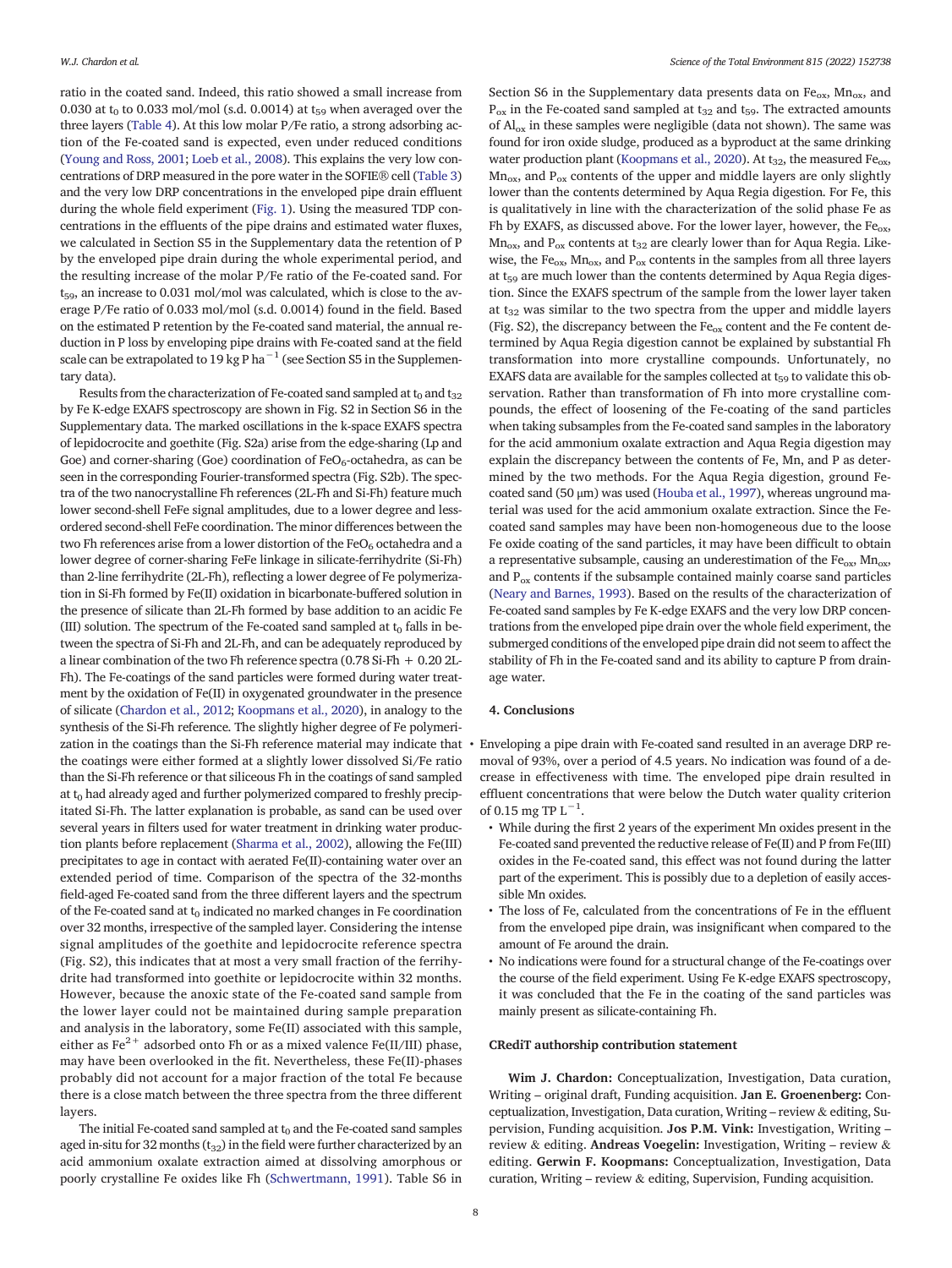# <span id="page-8-0"></span>Declaration of competing interest

The authors declare that they have no known competing financial interests or personal relationships that could have appeared to influence the work reported in this paper.

#### Acknowledgments

We thank Mr. T. Pepping near Egmond aan den Hoef for making available his land for the field experiment with the enveloped pipe drain, the employers of the Flower Bulbs Research Unit of Applied Plant Research (PPO) in Lisse for sampling and supervising the field experiment, and the drinking water company Brabant Water Ltd. for providing the Fe-coated sand. The Swiss Norwegian Beamline (SNBL) at the European Synchrotron Radiation Facility (ESRF, Grenoble, France) is acknowledged for the allocation of beamtime for Fe K-edge XAS analyses. This research has been cofinanced by the Innovation Program Water Framework Directive (Contract KRW08091) and the strategic research program Sustainable spatial development of ecosystems, landscapes, seas and regions (KB-14) from the Dutch Ministry of Economic Affairs. Additional support was received from the Horticultural Marketing Board ("Productschap Tuinbouw"), the Province Noord-Holland, and the water board Hollands Noorderkwartier.

# Appendix A. Supplementary data

Supplementary data to this article can be found online at [https://doi.](https://doi.org/10.1016/j.scitotenv.2021.152738) [org/10.1016/j.scitotenv.2021.152738](https://doi.org/10.1016/j.scitotenv.2021.152738).

#### References

- Baken, S., Nawara, S., van Moorleghem, C., Smolders, E., 2014. Iron colloids reduce the bioavailability of phosphorus to the green alga Raphidocelis subcapitata. Water Res. 59, 198–206. [https://doi.org/10.1016/j.watres.2014.04.010.](https://doi.org/10.1016/j.watres.2014.04.010)
- Baken, S., Verbeeck, M., Verheyen, D., Diels, J., Smolders, E., 2015. Phosphorus losses from agricultural land to natural waters are reduced by immobilization in iron-rich sediments of drainage ditches. Water Res. 71, 160–170. [https://doi.org/10.1016/j.watres.2015.01.](https://doi.org/10.1016/j.watres.2015.01.008) [008](https://doi.org/10.1016/j.watres.2015.01.008).
- van Beek, C.G.E.M., 2018. Well-screen and well-head clogging by hydrous ferric oxides. Hydrogeol. J. 26, 2919–2932. [https://doi.org/10.1007/s10040-018-1822-2.](https://doi.org/10.1007/s10040-018-1822-2)
- Buda, A.R., Koopmans, G.F., Bryant, R.B., Chardon, W.J., 2012. Emerging technologies for removing nonpoint phosphorus from surface water and groundwater: introduction. J. Environ. Qual. 41, 621–627. <https://doi.org/10.2134/jeq2012.0080>.
- Canga, E., Heckrath, G., Kjaergaard, C., 2016a. Agricultural drainage filters. II. Phosphorus retention and release at different flow rates. Water Air Soil Pollut. 227, 276. [https://doi.](https://doi.org/10.1007/s11270-016-2963-3) [org/10.1007/s11270-016-2963-3.](https://doi.org/10.1007/s11270-016-2963-3)
- Canga, E., Kjaergaard, C., Iversen, B.V., Heckrath, G., 2016b. Agricultural drainage filters. I. Filter hydro-physical properties and tracer transport. Water Air Soil Pollut. 227, 289. <https://doi.org/10.1007/s11270-016-2987-8>.
- Celi, L., De Luca, G., Barberis, E., 2003. Effects of interaction of organic and inorganic P with ferrihydrite and kaolinite-iron oxide systems on iron release. Soil Sci. 168, 479–488. [https://doi.org/10.1097/01.ss.0000080333.10341.a4.](https://doi.org/10.1097/01.ss.0000080333.10341.a4)
- Chardon, W.J., Schoumans, O.F., 2007. Soil texture effects on the transport of phosphorus from agricultural land in river deltas of Northern Belgium, The Netherlands and North-West Germany. Soil Use Manag. 23 (Suppl. 1), 16–24. [https://doi.org/10.1111/j.1475-](https://doi.org/10.1111/j.1475-2743.2007.00108.x) [2743.2007.00108.x.](https://doi.org/10.1111/j.1475-2743.2007.00108.x)
- Chardon, W.J., Groenenberg, J.E., Temminghoff, E.J.M., Koopmans, G.F., 2012. Use of reactive materials to bind phosphorus. J. Environ. Qual. 41, 636–646. [https://doi.org/10.](https://doi.org/10.2134/jeq2011.0055) [2134/jeq2011.0055](https://doi.org/10.2134/jeq2011.0055).
- Cucarella, V., Renman, G., 2009. [Phosphorus sorption capacity of](http://refhub.elsevier.com/S0048-9697(21)07817-7/rf202112300516061879) filter materials used for on[site wastewater treatment determined in batch experiments-a comparative study.](http://refhub.elsevier.com/S0048-9697(21)07817-7/rf202112300516061879) [J. Environ. Qual. 38, 381](http://refhub.elsevier.com/S0048-9697(21)07817-7/rf202112300516061879)–392.
- Griffioen, J., 1994. Uptake of phosphate by iron hydroxides during seepage in relation to development of groundwater composition in coastal areas. Environ. Sci. Technol. 28, 675–681. [https://doi.org/10.1021/es00053a022.](https://doi.org/10.1021/es00053a022)
- Groenenberg, J.E., Chardon, W.J., Koopmans, G.F., 2013. Reducing phosphorus loading of surface water using iron-coated sand. J. Environ. Qual. 42, 250–259. [https://doi.org/](https://doi.org/10.2134/jeq2012.0344) [10.2134/jeq2012.0344.](https://doi.org/10.2134/jeq2012.0344)
- Haygarth, P.M., Sharpley, A.N., 2000. [Terminology for phosphorus transfer. J. Environ. Qual.](http://refhub.elsevier.com/S0048-9697(21)07817-7/rf202112300516292113)  $29.10 - 15$
- Hiemstra, T., 2018. Ferrihydrite interaction with silicate and competing oxyanions: geometry and hydrogen bonding of surface species. Geochim. Cosmochim. Acta 238, 453–476. <https://doi.org/10.1016/j.gca.2018.07.017>.
- Hiemstra, T., van Riemsdijk, W.H., 1996. A surface structural approach to ion adsorption: the charge distribution (CD) model. J. Colloid Interface Sci. 179, 488–508. [https://doi.org/](https://doi.org/10.1006/jcis.1996.0242) [10.1006/jcis.1996.0242](https://doi.org/10.1006/jcis.1996.0242).
- Hiemstra, T., Zhao, W., 2016. Reactivity of ferrihydrite and ferritin in relation to surface structure, size, and nanoparticle formation studied for phosphate and arsenate. Environ. Sci. Nano 3, 1265–1279. [https://doi.org/10.1039/c6en00061d.](https://doi.org/10.1039/c6en00061d)
- Hiemstra, T., Mendez, J.C., Li, J., 2019. Evolution of the reactive surface area of ferrihydrite: time, pH, and temperature dependency of growth by Ostwald ripening. Environ. Sci. Nano 6, 820–833. [https://doi.org/10.1039/c8en01198b.](https://doi.org/10.1039/c8en01198b)
- Houba, V.J.G., van der Lee, J.J.G., Novozamsky, I., 1997. [Soil and Plant Analysis. Part 1: Soil](http://refhub.elsevier.com/S0048-9697(21)07817-7/rf202112300509083649) [Analysis Procedures. Wageningen University, Wageningen, The Netherlands.](http://refhub.elsevier.com/S0048-9697(21)07817-7/rf202112300509083649)
- Houba, V.J.G., Temminghoff, E.J.M., Gaikhorst, G.A., van Vark, W., 2000. Soil analysis procedures using 0.01 M calcium chloride as extraction reagent. Commun. Soil Sci. Plant Anal. 31, 1299–1396. <https://doi.org/10.1080/00103620009370514>.
- Kaegi, R., Voegelin, A., Folini, D., Hug, S.J., 2010. Effect of phosphate, silicate, and Ca on the morphology, structure and elemental composition of Fe(III)-precipitates formed in aerated Fe(II) and As(III) containing water. Geochim. Cosmochim. Acta 74, 5798–5816. [https://doi.org/10.1016/j.gca.2010.07.017.](https://doi.org/10.1016/j.gca.2010.07.017)
- King, K.W., Williams, M.R., Macrae, M.L., Fausey, N.R., Frankenberger, J., Smith, D.R., Kleinman, P.J.A., Brown, L.C., 2015. [Phosphorus transport in agricultural subsurface](http://refhub.elsevier.com/S0048-9697(21)07817-7/rf202112300517238762) [drainage: a review. J. Environ. Qual. 44, 467](http://refhub.elsevier.com/S0048-9697(21)07817-7/rf202112300517238762)–485.
- Kirk, G., 2004. [The Biogeochemistry of Submerged Soils. John Wiley](http://refhub.elsevier.com/S0048-9697(21)07817-7/rf202112300509206600) & Sons Ltd, Chichester, [England](http://refhub.elsevier.com/S0048-9697(21)07817-7/rf202112300509206600).
- Kleinman, P.J.A., 2017. [The persistent environmental relevance of soil phosphorus sorption](http://refhub.elsevier.com/S0048-9697(21)07817-7/rf202112300517294942) [saturation. Curr. Pollut. Rep. 3, 141](http://refhub.elsevier.com/S0048-9697(21)07817-7/rf202112300517294942)–150.
- Kleinman, P.J.A., Sharpley, A.N., Buda, A.R., McDowell, R.W., Allen, A.L., 2011. [Soil controls](http://refhub.elsevier.com/S0048-9697(21)07817-7/rf202112300509219094) [of phosphorus in runoff: management barriers and opportunities. Can. J. Soil Sci. 91,](http://refhub.elsevier.com/S0048-9697(21)07817-7/rf202112300509219094) [329](http://refhub.elsevier.com/S0048-9697(21)07817-7/rf202112300509219094)–338.
- Klimeski, A., Chardon, W.J., Uusitalo, R., Turtola, E., 2012. [Potential and limitations of phos](http://refhub.elsevier.com/S0048-9697(21)07817-7/rf202112300509268528)[phate retention media in water protection: a process-based review of laboratory and](http://refhub.elsevier.com/S0048-9697(21)07817-7/rf202112300509268528) field[scale tests. Agric. Food Sci. 21, 206](http://refhub.elsevier.com/S0048-9697(21)07817-7/rf202112300509268528)–223.
- Koopmans, G.F., Chardon, W.J., Ehlert, P.A.I., Dolfing, J., Suurs, R.A.A., Oenema, O., van Riemsdijk, W.H., 2004. Phosphorus availability for plant uptake in a phosphorusenriched noncalcareous sandy soil. J. Environ. Qual. 33, 965–975. [https://doi.org/10.](https://doi.org/10.2134/jeq2004.0965) [2134/jeq2004.0965.](https://doi.org/10.2134/jeq2004.0965)
- Koopmans, G.F., Chardon, W.J., Dekker, P.H.M., Römkens, P.F.A.M., Schoumans, O.F., 2006. [Comparing different extraction methods for estimating phosphorus solubility in various](http://refhub.elsevier.com/S0048-9697(21)07817-7/rf202112300517320607) [soil types. Soil Sci. 171, 103](http://refhub.elsevier.com/S0048-9697(21)07817-7/rf202112300517320607)–116.
- Koopmans, G.F., Hiemstra, T., Vaseur, C., Chardon, W.J., Voegelin, A., Groenenberg, J.E., 2020. Use of iron oxide nanoparticles for immobilizing phosphorus in-situ: increase in soil reactive surface area and effect on soluble phosphorus. Sci. Total Environ. 711. [https://doi.org/10.1016/j.scitotenv.2019.135220.](https://doi.org/10.1016/j.scitotenv.2019.135220)
- Loeb, R., Lamers, L.P.M., Roelofs, J.G.M., 2008. [Prediction of phosphorus mobilisation in in](http://refhub.elsevier.com/S0048-9697(21)07817-7/rf202112300517361091)undated fl[oodplain soils. Environ. Pollut. 156, 325](http://refhub.elsevier.com/S0048-9697(21)07817-7/rf202112300517361091)–331.
- Macintosh, K.A., Mayer, B.K., McDowell, R.W., Powers, S.M., Baker, L.A., Boyer, T.H., Rittmann, B.E., 2018. Managing diffuse phosphorus at the source versus at the sink. Environ. Sci. Technol. 52, 11995–12009. [https://doi.org/10.1021/acs.est.](https://doi.org/10.1021/acs.est.8b01143) [8b01143.](https://doi.org/10.1021/acs.est.8b01143)
- McCrackin, M.L., Muller-Karulis, B., Gustafsson, B.G., Howarth, R.W., Humborg, C., Svanback, A., Swaney, D.P., 2018. A century of legacy phosphorus dynamics in a large drainage basin. Glob. Biogeochem. Cycles 32, 1107–1122. [https://doi.org/10.1029/](https://doi.org/10.1029/2018GB005914) [2018GB005914](https://doi.org/10.1029/2018GB005914).
- McDowell, R.W., Sharpley, A.N., Bourke, W., 2008. Treatment of drainage water with industrial by-products to prevent phosphorus loss from tile drained land. J. Environ. Qual. 37, 1575–1582. <https://doi.org/10.2134/jeq2007.0454>.
- McKeague, J.A., Day, J.H., 1966. [Dithionite and oxalate-extractable Fe and Al as aids in differ](http://refhub.elsevier.com/S0048-9697(21)07817-7/rf202112300517447788)[entiating various classes of soils. Can. J. Soil Sci. 46, 13](http://refhub.elsevier.com/S0048-9697(21)07817-7/rf202112300517447788)–22.
- Murphy, J., Riley, J.P., 1962. A modified single solution method for the determination of phosphate in natural waters. Anal. Chim. Acta 27, 31–36. [https://doi.org/10.1016/](https://doi.org/10.1016/S0003-2670(00)88444-5) [S0003-2670\(00\)88444-5.](https://doi.org/10.1016/S0003-2670(00)88444-5)
- Neary, A.J., Barnes, S.R., 1993. [The effect of sample grinding on extractable iron and alumi](http://refhub.elsevier.com/S0048-9697(21)07817-7/rf202112300517555471)[num in soils. Can. J. Soil Sci. 73, 73](http://refhub.elsevier.com/S0048-9697(21)07817-7/rf202112300517555471)–80.
- Nielsen, S.S., Kjeldsen, P., Hansen, H.C.B., Jakobsen, R., 2014. [Transformation of natural fer](http://refhub.elsevier.com/S0048-9697(21)07817-7/rf202112300518073102)[rihydrite aged in situ in As, Cr and Cu contaminated soil studied by reduction kinetics.](http://refhub.elsevier.com/S0048-9697(21)07817-7/rf202112300518073102) [Appl. Geochem. 51, 293](http://refhub.elsevier.com/S0048-9697(21)07817-7/rf202112300518073102)–302.
- Pan, Y.Y., Koopmans, G.F., Bonten, L.T.C., Song, J., Luo, Y.M., Temminghoff, E.J.M., Comans, R.N.J., 2015. In-situ measurement of free trace metal concentrations in a flooded paddy soil using the Donnan Membrane Technique. Geoderma 241–242, 59–67. [https://doi.](https://doi.org/10.1016/j.geoderma.2014.11.003) [org/10.1016/j.geoderma.2014.11.003](https://doi.org/10.1016/j.geoderma.2014.11.003).
- Penn, C., McGrath, J., Bowen, J., Wilson, S., 2014. Phosphorus removal structures: a management option for legacy phosphorus. J. Soil Water Conserv. 69, 51A–56A. [https://doi.org/](https://doi.org/10.2489/jswc.69.2.51A) [10.2489/jswc.69.2.51A](https://doi.org/10.2489/jswc.69.2.51A).
- Penn, C., Chagas, I., Klimeski, A., Lyngsie, G., 2017. A review of phosphorus removal structures: how to assess and compare their performance. Water 9, 583. [https://doi.org/10.](https://doi.org/10.3390/w9080583) [3390/w9080583](https://doi.org/10.3390/w9080583).
- Postma, D., Appelo, C.A.J., 2000. Reduction of Mn-oxides by ferrous iron in a flow system: column experiment and reactive transport modeling. Geochim. Cosmochim. Acta 64, 1237–1247. [https://doi.org/10.1016/S0016-7037\(99\)00356-7](https://doi.org/10.1016/S0016-7037(99)00356-7).
- Quevauviller, P., 1998. Operationally defi[ned extraction procedures for soil and sediment](http://refhub.elsevier.com/S0048-9697(21)07817-7/rf202112300509593672) [analysis I.Standardization. Trends Anal. Chem. 17, 289](http://refhub.elsevier.com/S0048-9697(21)07817-7/rf202112300509593672)–298.
- Ravel, B., Newville, M., 2005. [ATHENA, ARTEMIS, HEPHAESTUS: data analysis for X-ray ab](http://refhub.elsevier.com/S0048-9697(21)07817-7/rf202112300510282462)[sorption spectroscopy using IFEFFIT. J. Synchrotron Radiat. 12, 537](http://refhub.elsevier.com/S0048-9697(21)07817-7/rf202112300510282462)–541.
- van der Salm, C., Chardon, W.J., Koopmans, G.F., van Middelkoop, J.C., Ehlert, P.A.I., 2009. Phytoextraction of phosphorus-enriched grassland soils. J. Environ. Qual. 38, 751–761. [https://doi.org/10.2134/jeq2008.0068.](https://doi.org/10.2134/jeq2008.0068)
- Schoumans, O.F., 2000. [Determination of the degree of phosphate saturation in non](http://refhub.elsevier.com/S0048-9697(21)07817-7/rf202112300513579140)[calcareous soils. In: Pierzynski, G.M. \(Ed.\), Methods of Phosphorus Analysis for](http://refhub.elsevier.com/S0048-9697(21)07817-7/rf202112300513579140) [Soils, Sediments, Residuals, and Waters. Southern Coop. Ser. Bull396, pp. 31](http://refhub.elsevier.com/S0048-9697(21)07817-7/rf202112300513579140)–34 [USA](http://refhub.elsevier.com/S0048-9697(21)07817-7/rf202112300513579140).